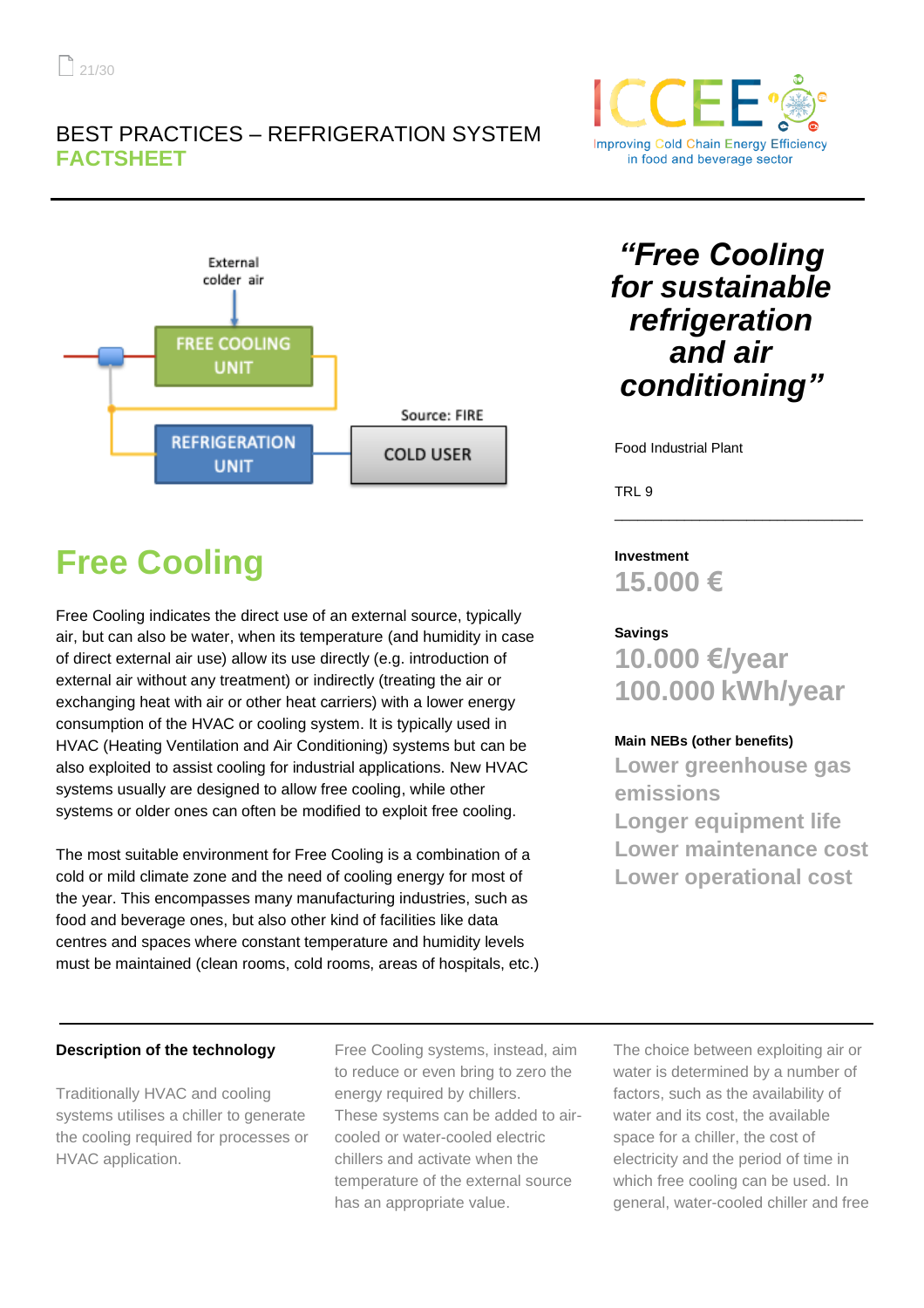## BEST PRACTICES – REFRIGERATION SYSTEM **FACTSHEET**



cooling compared to air-cooled ones and occupy less space.

Food & Beverage industries require several kinds of cooling, such as the temperature control to reduce the bacterial load and the quick freezing/cooling of pre-cooked of frozen foods.

The cooling systems could help to increase the productivity, without lowering the all-important organoleptic properties of the finished product such as taste, colour and smell.

## **What is the improvement focus?**

Free cooling has the objective to reduce chiller energy consumption: it can be done via a (higher) direct

intake of external air, via a chiller with a built-in free cooling coil or via a free cooler working in series with a chiller. The latter, usually, should be more efficient, due to the larger surface area provided by the air cooler.

#### **Benefits**

A Free Cooling system, together with the energy savings can offer different benefits, such as:

- Reduced water consumption
- Reduced operational costs
- Reduced carbon footprint

• Reduced maintenance costs In particular, one of the most important voices can be seen in the reduction of maintenance costs. In fact, usually, Free Cooling chiller

plants have a longer lifecycle compared to traditional chillers because of the reduced number of operation hours of the compressor during the year.

#### **Opportunities and barriers to implementation**

| Opportunities                | Barriers         |
|------------------------------|------------------|
| Lower energy                 | Possible major   |
| consumption and              | modifications of |
| related cost                 | the distribution |
|                              | layout           |
| Lower                        | Difficult to     |
| maintenance                  | implement if     |
| costs                        | external ambient |
|                              | temperatures are |
|                              | high             |
| Higher equipment<br>lifespan |                  |

#### **Calculations**

The calculations below, for a system allowing a higher exploitation of external air, from the previous 10%-20% to around 50%, show a quick idea of the costs and returns of this practice, as well as the economic impact after the implementation of the new equipment. In order to be clear, the initial situation is directly compared with the final situation and a table of differences is shown broken down into the different key points of savings, using an average price of electricity taking into account their expected evolution. This example is taken by a real case study implemented in the Central Europe zone.

|                                                         | Initial situation | Final situation |
|---------------------------------------------------------|-------------------|-----------------|
| Inlet air flow $[Nm^3/h]$                               | 60,000            | 60,000          |
| Annual energy cooling consumption [kWh/year]            | 600,000           | 500,000         |
| Annual economic energy expenditure for cooling [€/year] | 60,000            | 50,000          |

| Total investment $(\epsilon)$       | 15,000  |
|-------------------------------------|---------|
| Energy savings [kWh/year]           | 100,000 |
| Average electricity price[€/kWh]    | O 1     |
| Energy economic saving $(\epsilon)$ | 10.000  |
| Return period (years)               | 1.5     |